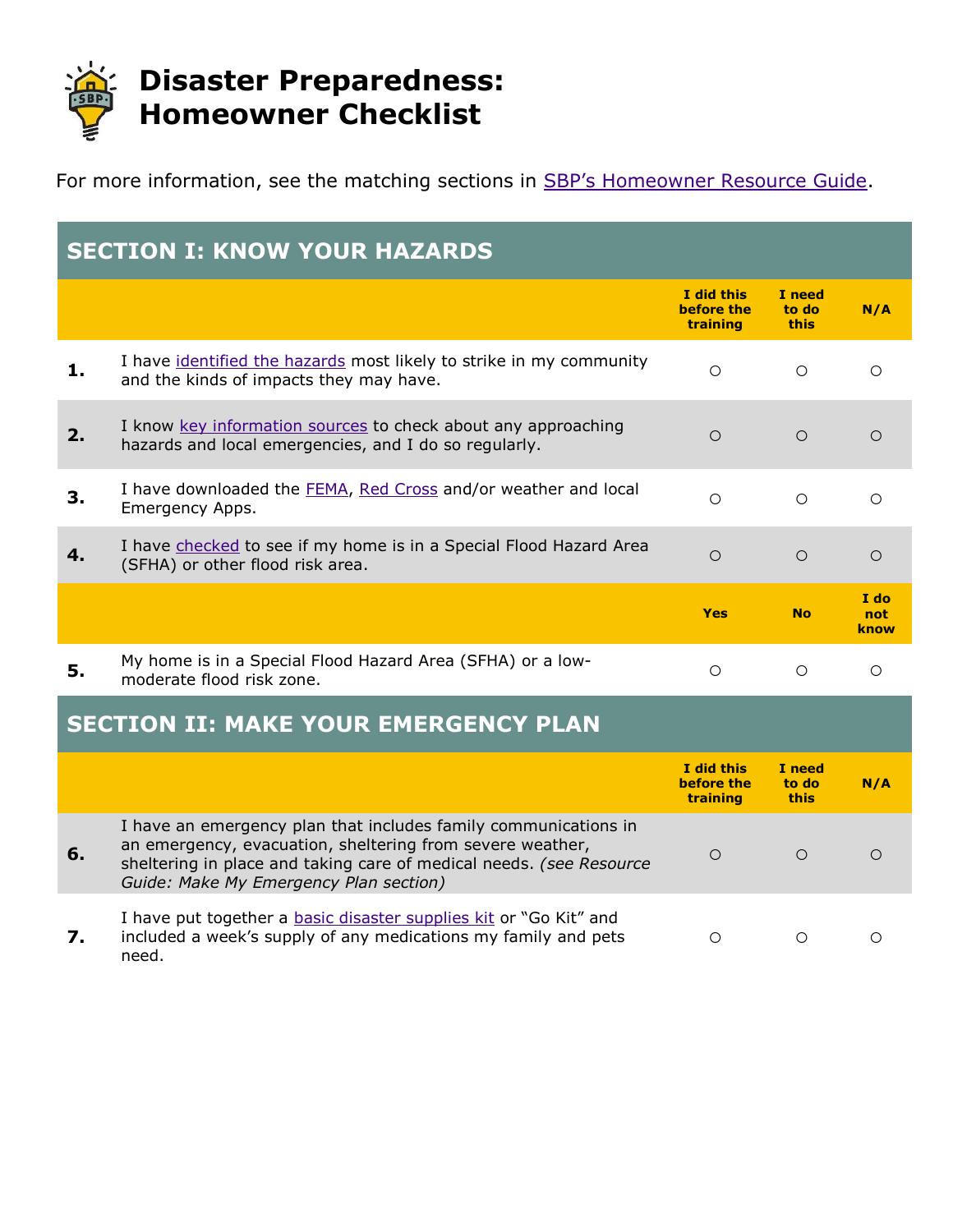## **SECTION III: MANAGE YOUR KEY DOCUMENTS**

|              |                                                                                                                                                                                       | I did this<br>before the<br>training | I need<br>to do<br>this | N/A |
|--------------|---------------------------------------------------------------------------------------------------------------------------------------------------------------------------------------|--------------------------------------|-------------------------|-----|
| 8.           | I have gathered and organized the types of important documents and records I may need after a<br>disaster, including all of the following that apply to me:                           |                                      |                         |     |
| a)           | <b>Personal identification</b>                                                                                                                                                        |                                      |                         |     |
|              | Driver's license and personal identification cards                                                                                                                                    | $\circ$                              | $\circ$                 | O   |
|              | Birth certificates/adoption papers/child custody documents                                                                                                                            | $\circ$                              | O                       | O   |
|              | Marriage/divorce licenses                                                                                                                                                             | $\circ$                              | $\circ$                 | O   |
|              | Passports/green cards/naturalization documents                                                                                                                                        | $\circ$                              | $\circ$                 | Ω   |
|              | Social security cards                                                                                                                                                                 | $\bigcirc$                           | $\circ$                 | O   |
|              | Military ID/discharge records                                                                                                                                                         | $\bigcirc$                           | O                       | О   |
|              | Pet ID tags/proof of ownership/microchip information                                                                                                                                  | $\bigcirc$                           | ∩                       | O   |
| $\mathbf{b}$ | <b>Household information and contacts</b>                                                                                                                                             |                                      |                         |     |
|              | Family emergency and out of town contacts                                                                                                                                             | $\circ$                              | O                       | O   |
|              | Employer information/work contacts                                                                                                                                                    | $\bigcirc$                           | O                       | О   |
|              | School information/contacts                                                                                                                                                           | O                                    | O                       | Ω   |
|              | Local government and emergency services contacts                                                                                                                                      | O                                    | O                       | О   |
|              | Service/utility providers                                                                                                                                                             | O                                    | O                       | Ο   |
|              | Repair and contractor services                                                                                                                                                        | $\circ$                              | O                       | О   |
| c)           | <b>Financial and legal documents</b>                                                                                                                                                  |                                      |                         |     |
|              | Housing ownership and payments (deed/lease/rental<br>agreement/mortgages/home equity line of credit)                                                                                  | O                                    | O                       | ∩   |
|              | Other financial obligations (utility bills/vehicle loan/student<br>loan/credit cards/alimony/child support/elder care<br>facilities/automatic payments such as gym memberships/other) | $\circ$                              | $\circ$                 | О   |
|              | Bank account/retirement account/investment account information                                                                                                                        | $\circ$                              | $\circ$                 | О   |
|              | Vehicle title/registration                                                                                                                                                            | $\circ$                              | $\circ$                 | O   |
|              | Insurance policies (homeowners/renters/auto/life/other)                                                                                                                               | $\circ$                              | $\circ$                 | O   |
|              | Inventory of property and contents (descriptions, photos,<br>receipts, ownership papers, professional appraisals)                                                                     | $\circ$                              | $\circ$                 | O   |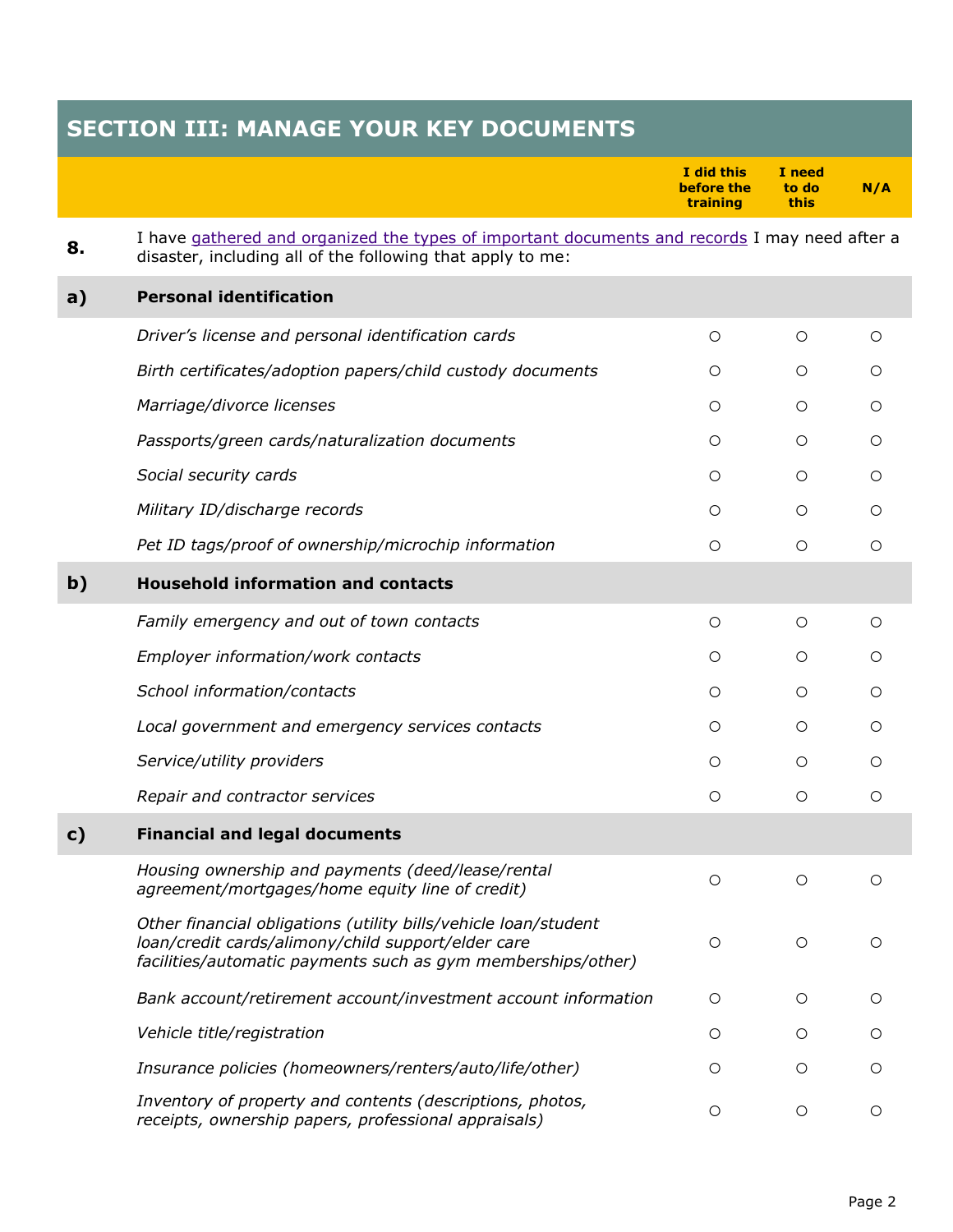|              |                                                                                                                                                                                                                                            | I did this<br>before the<br>training | I need<br>to do<br><b>this</b> | N/A        |
|--------------|--------------------------------------------------------------------------------------------------------------------------------------------------------------------------------------------------------------------------------------------|--------------------------------------|--------------------------------|------------|
|              | Income sources (pay stubs/government benefits/alimony/child<br>support/reward and loyalty accounts/other)                                                                                                                                  | $\circ$                              | $\circ$                        | $\circ$    |
|              | Tax statements (federal, state and local returns/property<br>/personal property; keep a minimum of 3 years for returns,<br>indefinitely for property-related documents)                                                                    | O                                    | $\circ$                        | O          |
|              | Will/trust/powers of attorney                                                                                                                                                                                                              | O                                    | $\circ$                        | O          |
| $\mathbf{d}$ | <b>Medical information</b>                                                                                                                                                                                                                 |                                      |                                |            |
|              | Physician/pediatrician/specialist contact information                                                                                                                                                                                      | $\circ$                              | $\circ$                        | O          |
|              | Health insurance ID cards and policy information                                                                                                                                                                                           | $\circ$                              | $\circ$                        | O          |
|              | Pharmacy ID cards                                                                                                                                                                                                                          | $\circ$                              | $\circ$                        | O          |
|              | Medicare/Medicaid ID cards                                                                                                                                                                                                                 | O                                    | O                              | O          |
|              | Caregiver agency contract or service agreement                                                                                                                                                                                             | O                                    | O                              | O          |
|              | Record of immunizations and allergies/medical history                                                                                                                                                                                      | O                                    | $\circ$                        | $\circ$    |
|              | Current prescription copies and medication list                                                                                                                                                                                            | O                                    | $\circ$                        | O          |
|              | Models, serial numbers and suppliers for medical equipment                                                                                                                                                                                 | O                                    | $\circ$                        | O          |
|              | Disabilities documentation                                                                                                                                                                                                                 | $\circ$                              | $\circ$                        | $\circ$    |
|              | Living will                                                                                                                                                                                                                                | $\circ$                              | $\circ$                        | $\bigcirc$ |
|              | Veterinarian contact information                                                                                                                                                                                                           | O                                    | O                              | O          |
|              | Pet immunization records                                                                                                                                                                                                                   | O                                    | O                              | ◯          |
|              | Current pet prescriptions                                                                                                                                                                                                                  | O                                    | $\circ$                        | $\circ$    |
| 9.           | I have taken the appropriate steps to replace any needed<br>documents that I am missing and update any that are incorrect or<br>out of date.                                                                                               | $\circ$                              | $\circ$                        | $\circ$    |
| 10.          | I have checked the titles/ownership papers for my property,<br>vehicle and other assets to be sure they have the current owner's<br>name listed. If they did not, I have taken the appropriate steps to<br>update them.                    | $\circ$                              | $\circ$                        | $\circ$    |
| 11.          | I have stored copies of my important records securely, including a<br>backup that can be accessed from outside my home, such as a<br>bank safety deposit box or secure online cloud storage. (see<br>Resource Guide: Manage Key Documents) | $\circ$                              | $\circ$                        | $\circ$    |
| 12.          | I am familiar with the FEMA Individuals and Household Program<br>and application requirements, including documents I will need.                                                                                                            | $\circ$                              | $\circ$                        | $\bigcirc$ |
| 13.          | I am familiar with the SBA Disaster Loan programs and<br>application requirements, including the documents I will need.                                                                                                                    | $\circ$                              | $\circ$                        | $\circ$    |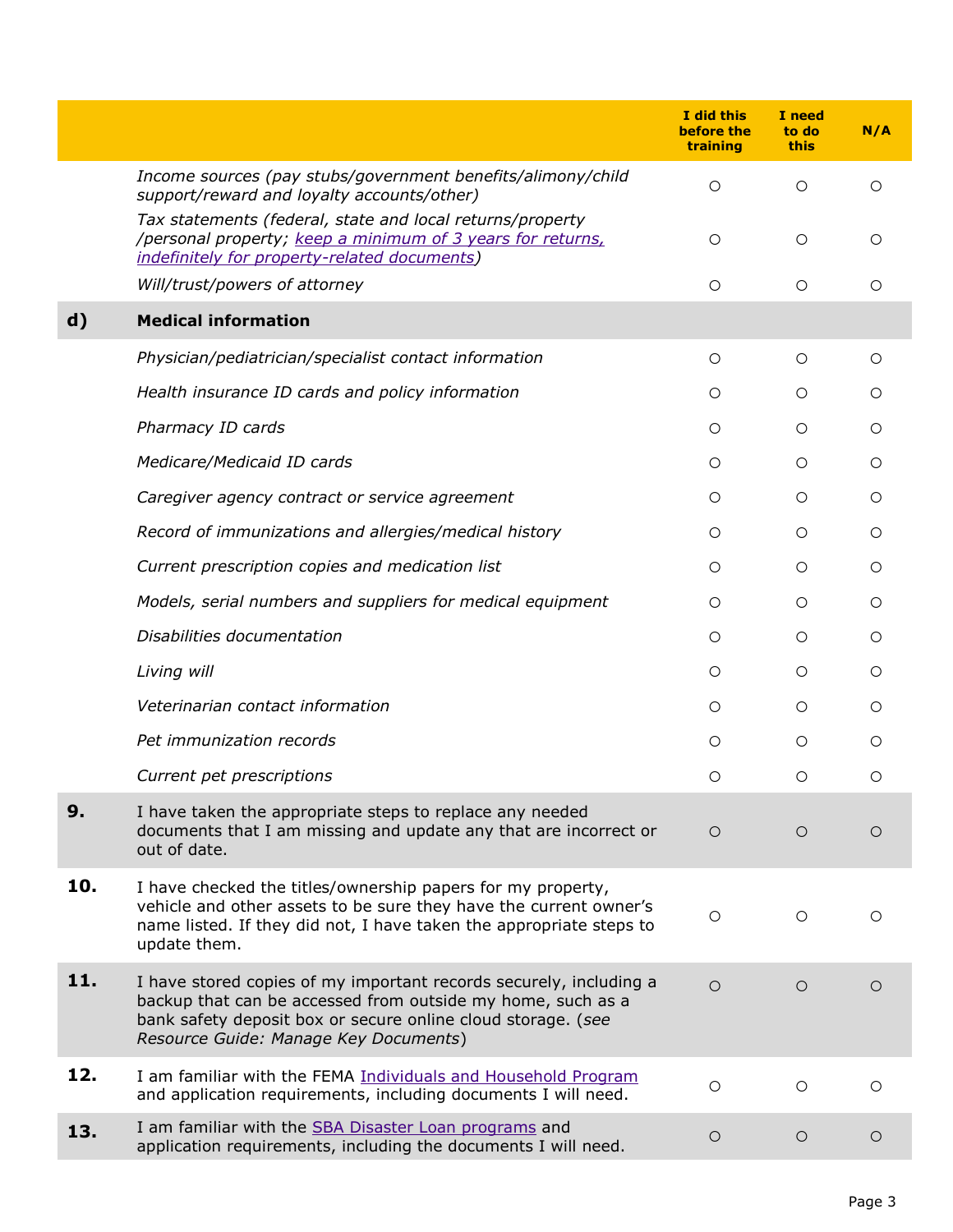| <b>SECTION IV: GET THE RIGHT INSURANCE COVERAGE</b> |                                                                                                                                                                                                                                                                                                                          |                                             |                         |         |  |
|-----------------------------------------------------|--------------------------------------------------------------------------------------------------------------------------------------------------------------------------------------------------------------------------------------------------------------------------------------------------------------------------|---------------------------------------------|-------------------------|---------|--|
|                                                     |                                                                                                                                                                                                                                                                                                                          | I did this<br>before the<br><b>training</b> | I need<br>to do<br>this | N/A     |  |
| 14.                                                 | I have recently inventoried my home, with photos and records to<br>document my possessions, estimated the total value to replace<br>everything, and have stored my inventory safely (with a copy<br>accessible outside my home in case I need to evacuate).                                                              | $\circ$                                     | $\circ$                 | O       |  |
|                                                     | I have reviewed my policies with my agent and asked the following questions:                                                                                                                                                                                                                                             |                                             |                         |         |  |
| <b>PERILS</b>                                       |                                                                                                                                                                                                                                                                                                                          |                                             |                         |         |  |
| 15.                                                 | What perils are covered AND excluded in my policy?                                                                                                                                                                                                                                                                       | O                                           | $\circ$                 | ◯       |  |
| 16.                                                 | Do I have insurance for flooding and other perils I may face, and<br>is it adequate to cover my level of risk?                                                                                                                                                                                                           | $\bigcirc$                                  | $\circ$                 | $\circ$ |  |
|                                                     | Remember, several types of coverage are excluded from a<br>homeowners policy and must be purchased separately, including:<br>flood, earthquake, water and sewer backup, and sometimes<br>wind/hail (depending on your location).                                                                                         |                                             |                         |         |  |
|                                                     | Flooding is the most common, costly natural hazard in the US and<br>EVERYONE lives in a flood zone, so it's extremely important to be<br>financially protected against flood risks.                                                                                                                                      |                                             |                         |         |  |
|                                                     | <b>PROPERTY COVERAGE</b>                                                                                                                                                                                                                                                                                                 |                                             |                         |         |  |
| 17.                                                 | Does the coverage for my home include detached structures like<br>garages or workshops?                                                                                                                                                                                                                                  | $\circ$                                     | $\circ$                 | O       |  |
| 18.                                                 | Does the coverage for my contents include all of my possessions,<br>or do I need separate policies for things like antiques, artwork or<br>jewelry?                                                                                                                                                                      | $\circ$                                     | $\circ$                 | $\circ$ |  |
| <b>VALUES</b>                                       |                                                                                                                                                                                                                                                                                                                          |                                             |                         |         |  |
| 19.                                                 | What are the current values listed for my home and contents, and<br>are they up to date?                                                                                                                                                                                                                                 | O                                           | $\circ$                 | О       |  |
| 20.                                                 | What are my current coverage limits and deductibles?                                                                                                                                                                                                                                                                     |                                             |                         |         |  |
|                                                     | Remember to consider the affordability of your deductible<br>amounts for any situations where you may have multiple<br>deductibles in force.                                                                                                                                                                             | $\circ$                                     | $\circ$                 | $\circ$ |  |
| 21.                                                 | Am I insured to full replacement value or to actual cash value<br>(ACV)/market value?                                                                                                                                                                                                                                    |                                             |                         |         |  |
|                                                     | Remember, Replacement Cost coverage pays the value to<br>repair/replace property with a similar kind and quality; Actual<br>Cash Value coverage provides the replacement cost minus<br>depreciation, so it will not cover the full cost to repair/replace<br>damaged property. Replacement Cost is strongly recommended. | $\circ$                                     | $\circ$                 | O       |  |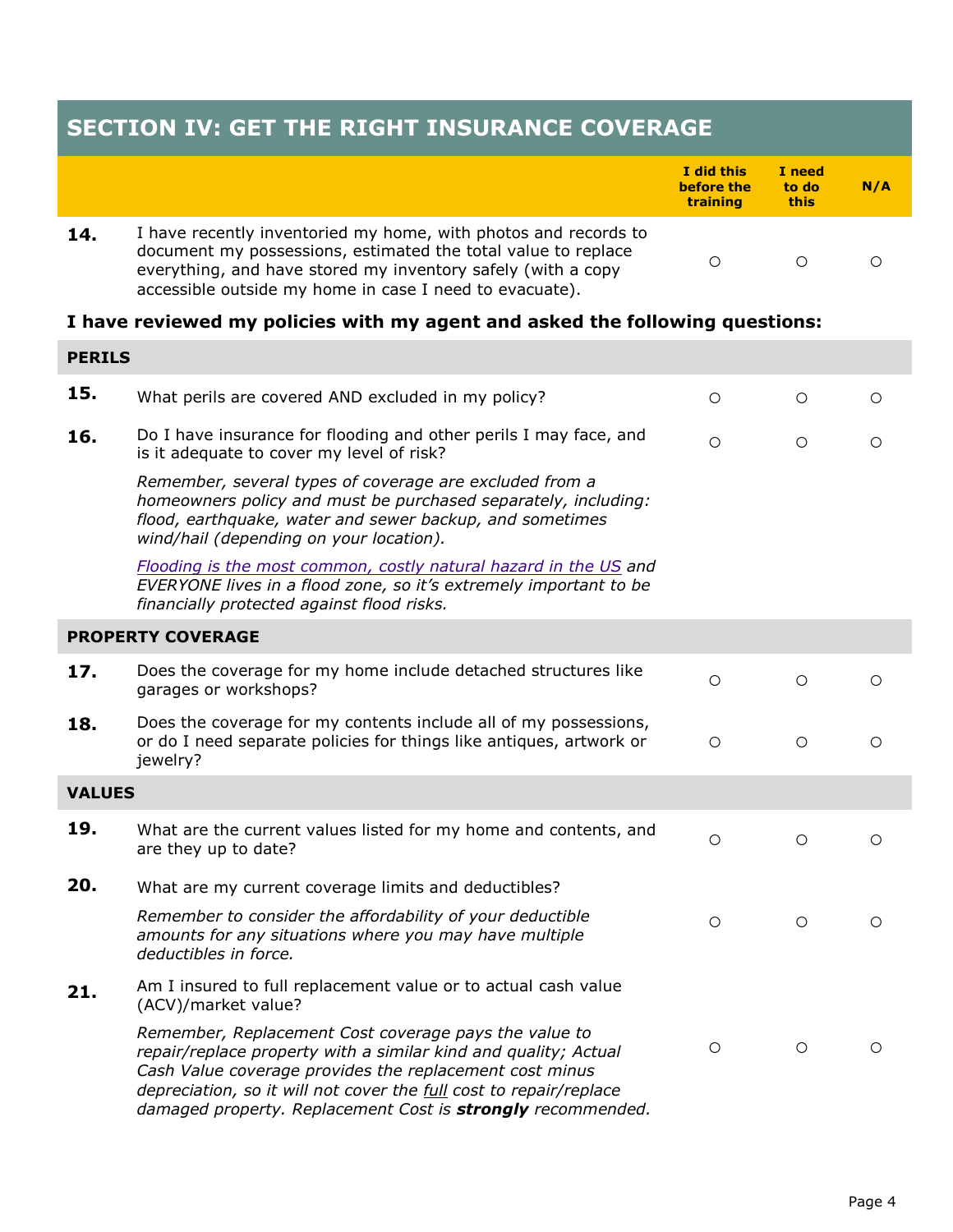|                                         |                                                                                                                                                                                                              | I did this<br>before the<br>training | I need<br>to do<br>this | N/A        |  |
|-----------------------------------------|--------------------------------------------------------------------------------------------------------------------------------------------------------------------------------------------------------------|--------------------------------------|-------------------------|------------|--|
|                                         | I have reviewed my policies and asked my agent the following questions: (continued)                                                                                                                          |                                      |                         |            |  |
|                                         | <b>ADDITIONAL NEEDS</b>                                                                                                                                                                                      |                                      |                         |            |  |
| 22.                                     | Do I have coverage if my home is damaged and I need to rebuild<br>to newer building code requirements?                                                                                                       | $\circ$                              | $\circ$                 | Ω          |  |
| 23.                                     | Do I have coverage if I need to live somewhere else for an<br>extended period of time while my home is being repaired?                                                                                       | Ο                                    | $\circ$                 | O          |  |
| 24.                                     | Do I have coverage to protect my assets in case of a lawsuit?                                                                                                                                                | $\circ$                              | $\circ$                 | Ω          |  |
|                                         | <b>FILING CLAIMS</b>                                                                                                                                                                                         |                                      |                         |            |  |
| 25.                                     | What forms do I need to complete? Is there an app I can use?                                                                                                                                                 | $\circ$                              | $\circ$                 | O          |  |
| 26.                                     | What information and documentation will I need about my<br>losses?                                                                                                                                           | О                                    | $\circ$                 | $\circ$    |  |
| 27.                                     | How soon after an incident do I need to file the claim?                                                                                                                                                      | O                                    | O                       | O          |  |
| 28.                                     | What do I need to know about making temporary repairs?                                                                                                                                                       | $\circ$                              | $\circ$                 | О          |  |
| 29.                                     | What do I need to know about working with contractors to repair<br>damage to insured property?                                                                                                               | $\circ$                              | $\circ$                 | $\bigcirc$ |  |
| <b>SECTION V: PROTECT YOUR PROPERTY</b> |                                                                                                                                                                                                              |                                      |                         |            |  |
| 30.                                     | I regularly inspect my property and keep it clear of hazards such as<br>dead trees or blocked drains, and secure potential hazards like lawn<br>furniture before storms. (see Property Inspection Checklist) | $\circ$                              | $\circ$                 | O          |  |
| <b>FLOOD PROTECTION</b>                 |                                                                                                                                                                                                              |                                      |                         |            |  |
| 31.                                     | I have reviewed my flood risk, looked into the cost and safety<br>benefits of various flood protection measures and taken those that<br>make sense for my home and budget.                                   | O                                    | O                       | O          |  |
| <b>ELECTRICAL</b>                       |                                                                                                                                                                                                              |                                      |                         |            |  |
| 32.                                     | I've considered the costs and safety benefits of steps to protect my<br>home's electrical system and appliances and taken actions that<br>make sense for my home and budget, such as:                        | $\circ$                              | $\circ$                 | O          |  |
| a)                                      | Prepared to raise appliances on blocks in advance of possible<br>flooding                                                                                                                                    | O                                    | $\circ$                 | O          |  |
| b)                                      | Raised the height of electrical component systems to at least one<br>foot above the 100-year flood level                                                                                                     | Ο                                    | $\circ$                 | $\circ$    |  |